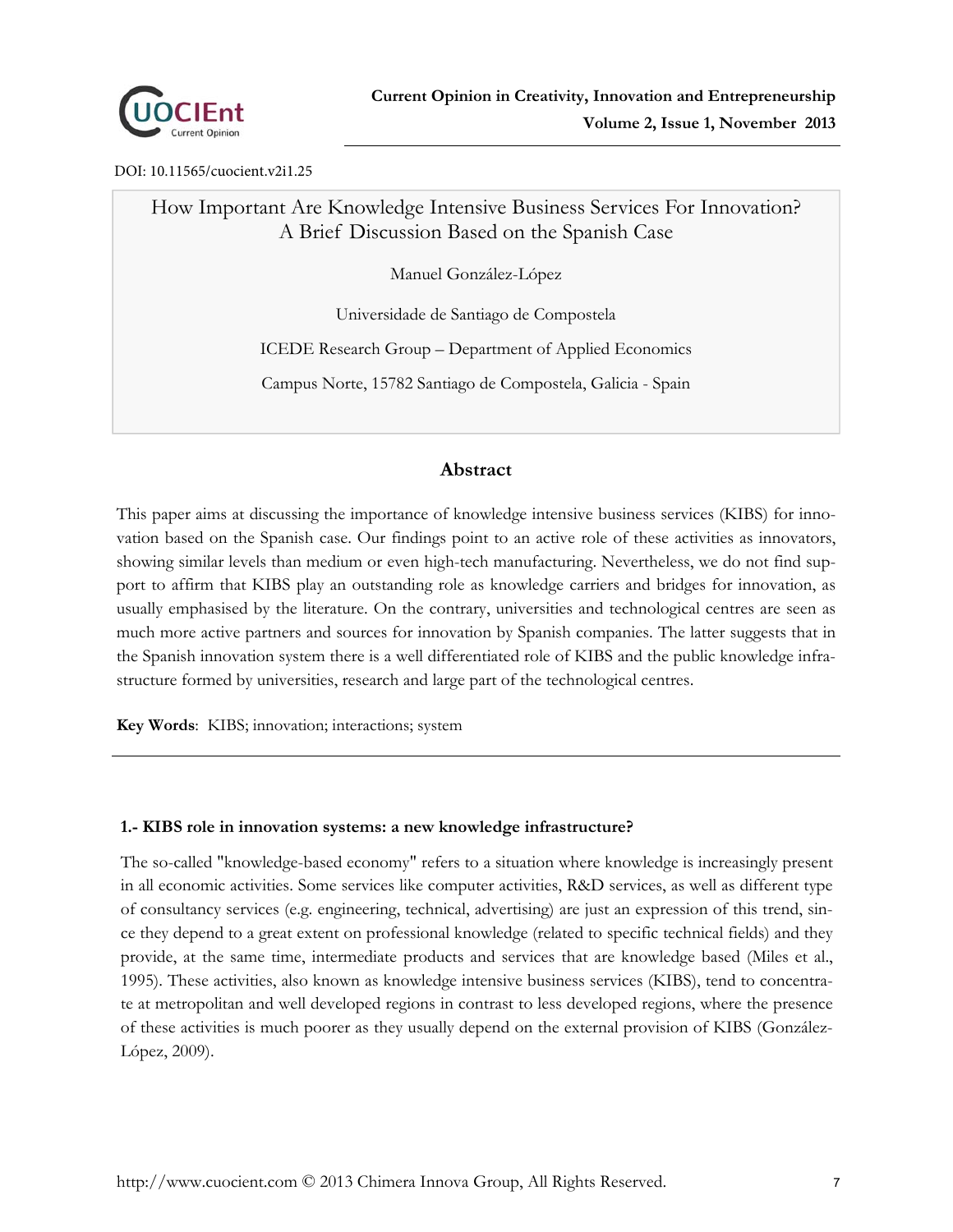According to different authors, KIBS play a key role in systems of innovation as facilitators, carriers and sources of innovation (OCDE, 2006; Bilderbeek et al 1998; Hertog & Bilderbeek, 1998a). Hertog & Bilderbeek (1998b) define KIBS as a "second knowledge infrastructure" complementing and sometimes merging with the first and traditional knowledge structure, formed by universities and public research centres. KIBS are also considered as "bridges to innovation" (Czarnitzki & Spielkamp, 2000) because they carry knowledge among organisations by means of multiple interactions (with clients, competitors, partners, etc). As an example, KIBS might facilitate their clients' innovations by helping them adopt solutions previously developed in other sectors or companies (i.e. any software solution). In this regard, Miles (2008) points out that KIBS combine various types of highly specialized knowledge, both codified and tacit, in order to develop problem-specific solutions for their clients. Finally, KIBS are also important innovators and, as Nählinder (2002) points out, they are among the most innovative activities within the service sector, with a similar performance as many high-tech manufacturing activities.

Several empirical studies have been conducted in order to know more about the role of KIBS in innovation systems. One of the first studies was carried out by the authors previously mentioned, Hertog & Bilderbeek (1998b), based on the Dutch case. Their results point to a relevant role of KIBS in the Dutch innovation system, in some aspects like R&D cooperation or their use as information sources, at the same level as the public knowledge infrastructure. In another study based on the British Community Innovation Survey, Tether (2005) concludes that neither KIBS nor the public research infrastructure have high relevance in terms of participation in formal networks for innovation and in their use as information sources for innovation. Nevertheless, the author indicates that KIBS play a slightly more active role in the British innovation system than the public infrastructure in both formal and informal networks.

Our objective in this paper is to add to the discussion of the role of KIBS in innovation systems by using a similar approach to the one used by Hertog & Bilderbeek (1998) and Tether (2005), applied to the Spanish case. We analyse the role of KIBS from two different viewpoints: first as innovators, i.e. their function as agents contributing to the innovation effort and to the measurable capacity of the system and, second, as carriers or bridges for innovation (analysing both their participation in cooperation agreements for innovation and their use as information sources).

#### **2.- KIBS importance in Innovation Systems: the case of Spain**

In the following paragraphs we discuss the importance of KIBS in the Spanish innovation system. Our insights are based on the analysis of the data provided by the Technological Innovation Panel (PITEC), which is used to build the Community Innovation Survey in Spain. The panel refers to two years, 2005 and 2006, and it contains information for more than 12.000 companies.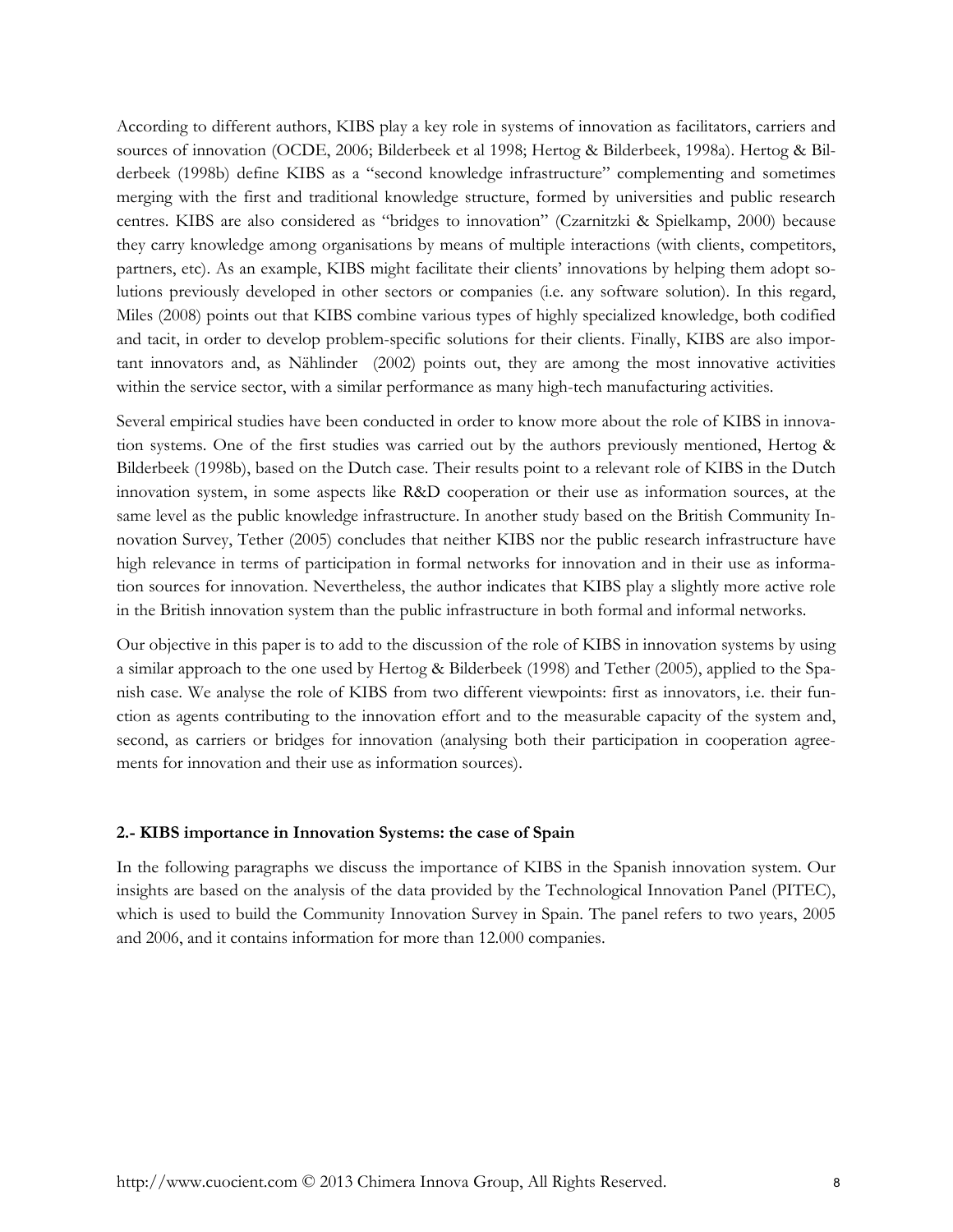#### *KIBS as innovator agents*

Service companies have been traditionally considered as poor innovators in comparison to manufacturing activities. This view is partially biased by a narrow conception of innovation, focused primarily on technological innovation. Nevertheless, even when we use the same approach to measure innovation in manufacturing and service industries, we see how KIBS show high innovation performance (both from the input and output perspective). Thus, our data reflects that average expenditure on innovation made by KIBS companies (considering only those companies that spent on innovation) was slightly higher than both manufacturing and the overall economy average. Although KIBS average expenditure is biased by the high values of the R&D activities branch, other activities like engineering and other technical services show values not far from the economy average. Something similar happens when dealing with employment on innovation functions, as KIBS average employment in research and development is higher than the manufacturing average. Not only the R&D branch but two other KIBS branches, software and engineering activities, employ in average more people for R&D activities than manufacturing activities.

When it involves the capacity of KIBS to introduce innovations in the market, we see how these activities show a high innovative profile. Our results show that almost 75% of KIBS companies developed product-related innovations during the period 2005-2006, a percentage slightly higher than the economy and manufacturing activities in average. In particular, computer and software activities show similar innovative levels than medium tech manufacturing and not very far from high tech manufacturing. On the other hand, as expected, KIBS good innovative performance is more visible when it involves service innovation (in comparison with product innovation).

Finally, we have also found that KIBS activities in general show, in comparative terms, an innovative performance much intense than their effort in undertaking formal innovation activities. This trend is particularly clear in the case of computer activities and software and, to a lesser extent, in engineering and technical activities. This fact might be understood as an evidence of the specific nature of innovation in KIBS, less dependent on formal activities and more on informal contacts and interactions. In fact, when we correlate the average innovation expenditure (both by company and employee) with the propensity to innovate, results show a significant correlation for all firms, but KIBS companies.

#### *KIBS as knowledge carriers and bridges for innovation*

The panel provides us with information about the use of KIBS as cooperation partners for innovation activities. Nine different potential partners are asked to be assessed by companies cooperating for innovation purposes. Among them at least two can be considered as KIBS: experts and consultancy firms on the one hand, and R&D companies/commercial laboratories on the other. Data shows that KIBS do not play an outstanding role for cooperation agreements in comparison with other agents, particularly with universities that are the preferred innovation partner for Spanish companies and with technological centres. These results contrast with the ones indicated above, found by Tether (2005) for the UK case. At least in the Spanish case the traditional knowledge infrastructure formed by universities and public research centres plays a significantly more active role in formal networks for innovation than the so-called second infrastructure formed by KIBS (Figure 1).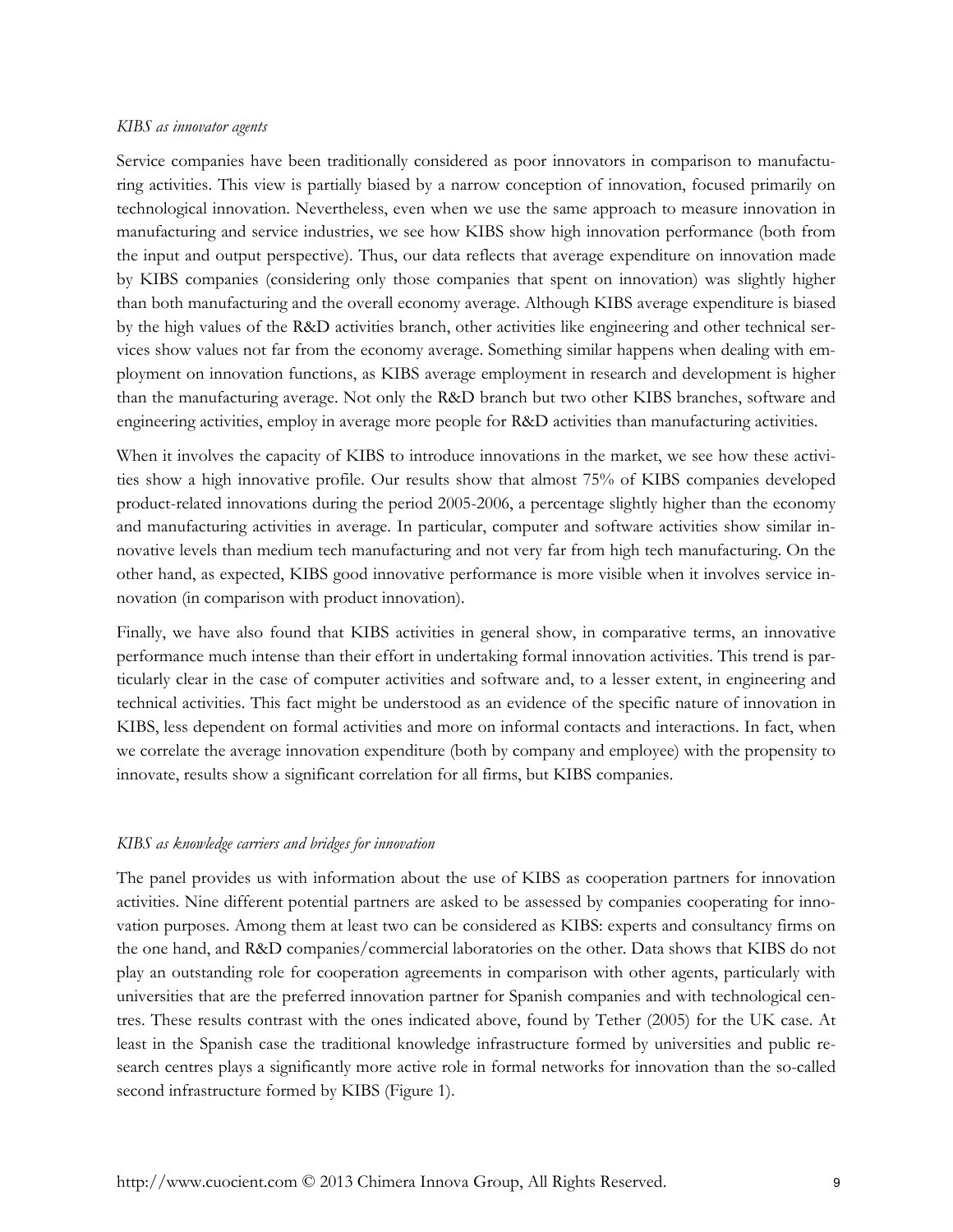

Figure 1. Cooperation for R&D by type of partner (% of firms cooperating with)

COOP1: Other companies from the same group. COOP2: Clients. COOP3: Equipment providers. COOP4: Competitors. COOP6: R&D companies&commercial laboratories. COOP7: Universities. COOP8: Public Research Centres. COOP9: Technological centres. (KIBS in Yellow)

Source: Own-elaboration based on PITEC data

The panel includes also data about the use of and importance given by firms to information sources for innovation where one of them refers to KIBS (consultants, laboratories and private institutes). More than 50% of the companies affirmed to have used KIBS as an information source for innovation, although less than 20% of them considered it as very important. KIBS were slightly more used than universities or technological centres as information sources although universities were considered as "very important" by a higher share of users compared to the KIBS case. The relevance given to KIBS as information sources for innovation is in any case very far from the one given to external sources like clients, competitors or equipment providers (Figure 2).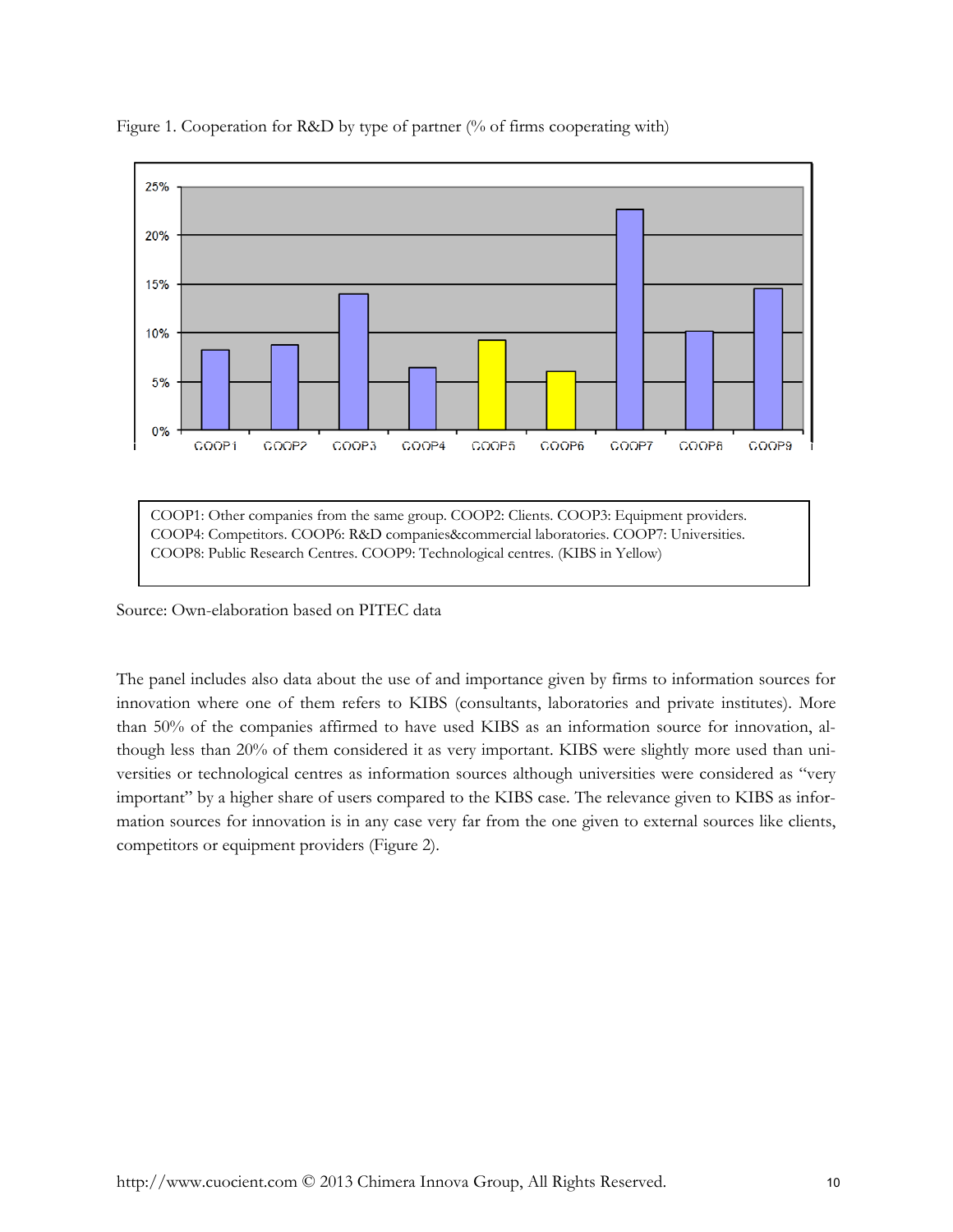

Figure 2. Use of information sources for innovation (% of firms using and rating sources)

Source1: Internal to the company or group. Source2: Equipment providers. Source3: Clients. Source4: Competitors. Source5: Consultants, laboratories or private institutes. Source6: Universities. Source 7: Public research centres. Source8: Technological centres. Source9: Conferences, fairs and exhibitions.

#### Source: Own-elaboration based on PITEC data

The previous results about formal and informal interactions involving knowledge and innovation transferences, suggest a clearly differentiated role between KIBS and universities (and public research centres). Thus, universities are seen as a major collaborative agent when dealing with formal interactions, explicitly aimed at innovation purposes. Nevertheless, the use of the public infrastructure is lower than KIBS when dealing with informal interactions, probably not directly raised for innovation purposes, but acting anyway as information sources for innovation. That makes KIBS infrastructure probably more flexible and with a higher scope than the public knowledge infrastructure, more narrowly specialized on producing knowledge for specific R&D projects. Nevertheless, the higher use of KIBS in formal interactions contrasts with the lower importance given to the information and knowledge they "carry" with them. This can be related either to a poor development of the KIBS sector in Spain or to a less complex profile of the services provided by KIBS. I.e. many professional firms provide ordinary and routinary services and solutions to their clients, in many cases aiming cost reductions or other ends but not because of knowledge acquisition purposes.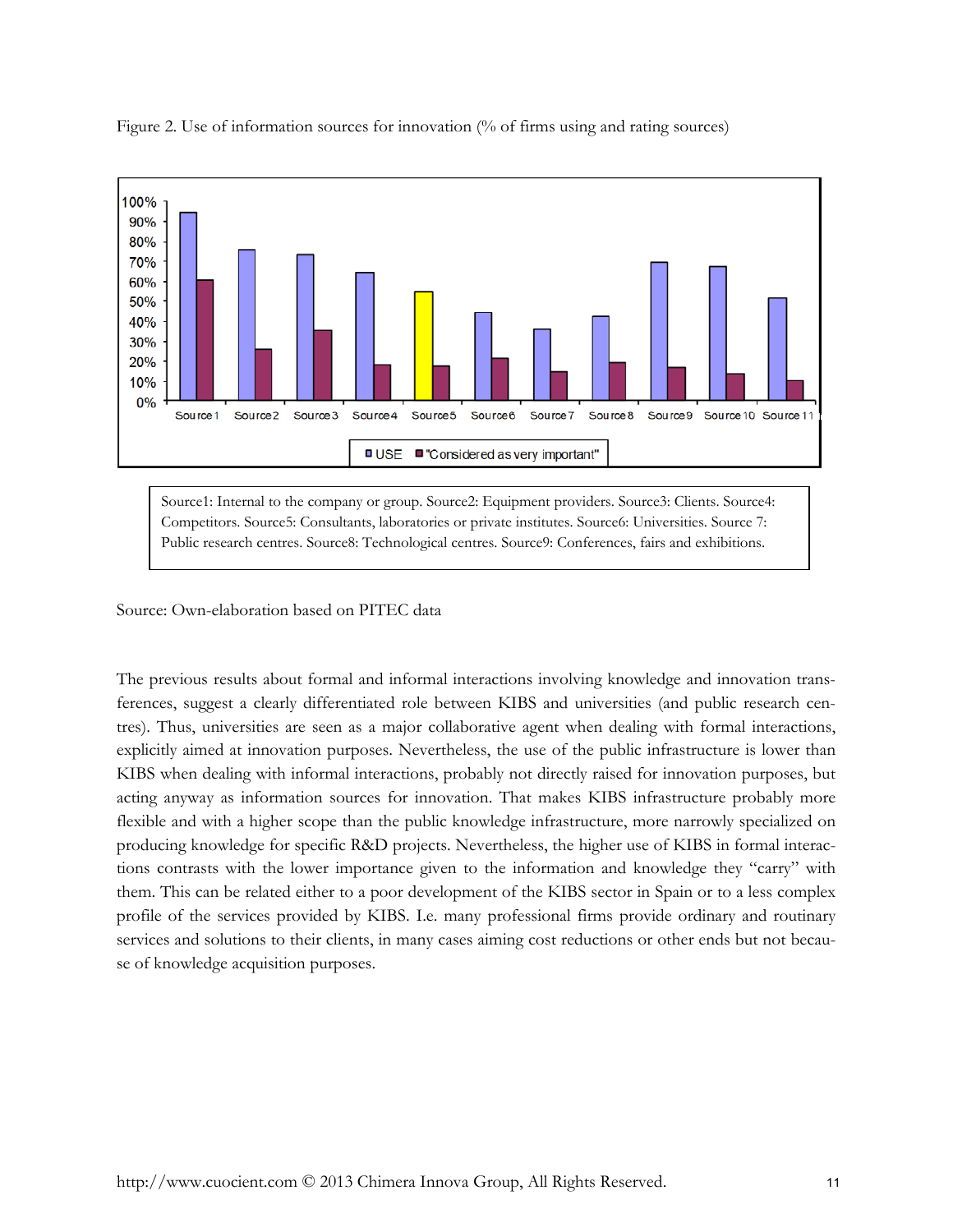#### **3.- What have we learnt from the Spanish case about KIBS importance for innovation**

In this paper we have briefly discussed the role of KIBS in innovation systems based on the case of Spain. Our conclusions partially challenge the theoretical role of KIBS as a key element in innovation systems and therefore as a relevant factor for promoting innovation. The importance of KIBS seems to be rather sustained on their direct involvement in R&D and innovation activities as they are among the most innovative activities in the Spanish economy, showing a propensity to introduce innovations very similar to medium and even high-tech manufacturing activities. Nevertheless, the role of KIBS pointed by the literature as knowledge carriers and bridges for innovation is not reflected by the importance given by Spanish firms to KIBS, as formal and informal interactive partners. The so-called "first infrastructure", formed by universities and technological centres, is considered more important, in particular when dealing with formal cooperation for innovation. In this regard, we suggest that there exists a differentiated role of KIBS and universities within the Spanish innovation system. Thus, the public knowledge infrastructure is more narrowly specialized on producing knowledge for specific scientific and technological projects, whilst KIBS act as a more diffused and flexible infrastructure, carrying routinary information and knowledge that is poorly valued by companies in comparison with the knowledge embodied in interactions with universities.

#### **References:**

Bilderbeek, R. Hertog, P. Den Marklund, G. Miles I. (1998); "Services in innovation: Knowledge intensive business services (KIBS) as co-producers of innovation". SI4S: Synthesis Papers STEP Group

Czarnitzki, D. And Spielkamp, A. (2000); "Business services in Germany: bridges for innovation" Discussion Paper Nº 00-52, ZEW, Mannheim

González-López, M. (2009); "Regional Differences in the Growth Patterns of Knowledge-Intensive Business Services an Approach Based On the Spanish Case" European Urban and Regional Studies. 16, 1, 101-106

Hertog, P. E Bilderbek, R. (1998a); "Conseptualizing (service) innovation and the knowledge flow between KIBS and their clients" SI4S Topical Paper. STEP Group

Hertog, P. E Bilderbek, R. (1998b); "The new knowledge infraestructure: the role of technology-based knowledge intensive business services in National Innovation Systems" SI4S Topical Paper. STEP Group

Miles, I. (2008); "Patterns of innovation in service industries". IBM System Journal, 47,1, 115-128

Miles I., Kastrinos N., Flanagan K., Bilderbeek R., Hertog B., Huntink W. And Bouman M. (1995): Knowledge-Intensive Business Services: Users, Carriers and Sources of Innovation. European Innovation Monitoring System (EIMS). EIMS Publication No. 15. Luxembourg.

Nählinder, J. (2002); "Innovation in KIBS: State of the art and conceptualisations" Arbetsnotat, 244

OCDE (2006): Innovation and knowledge-intensive service actvities, OCDE